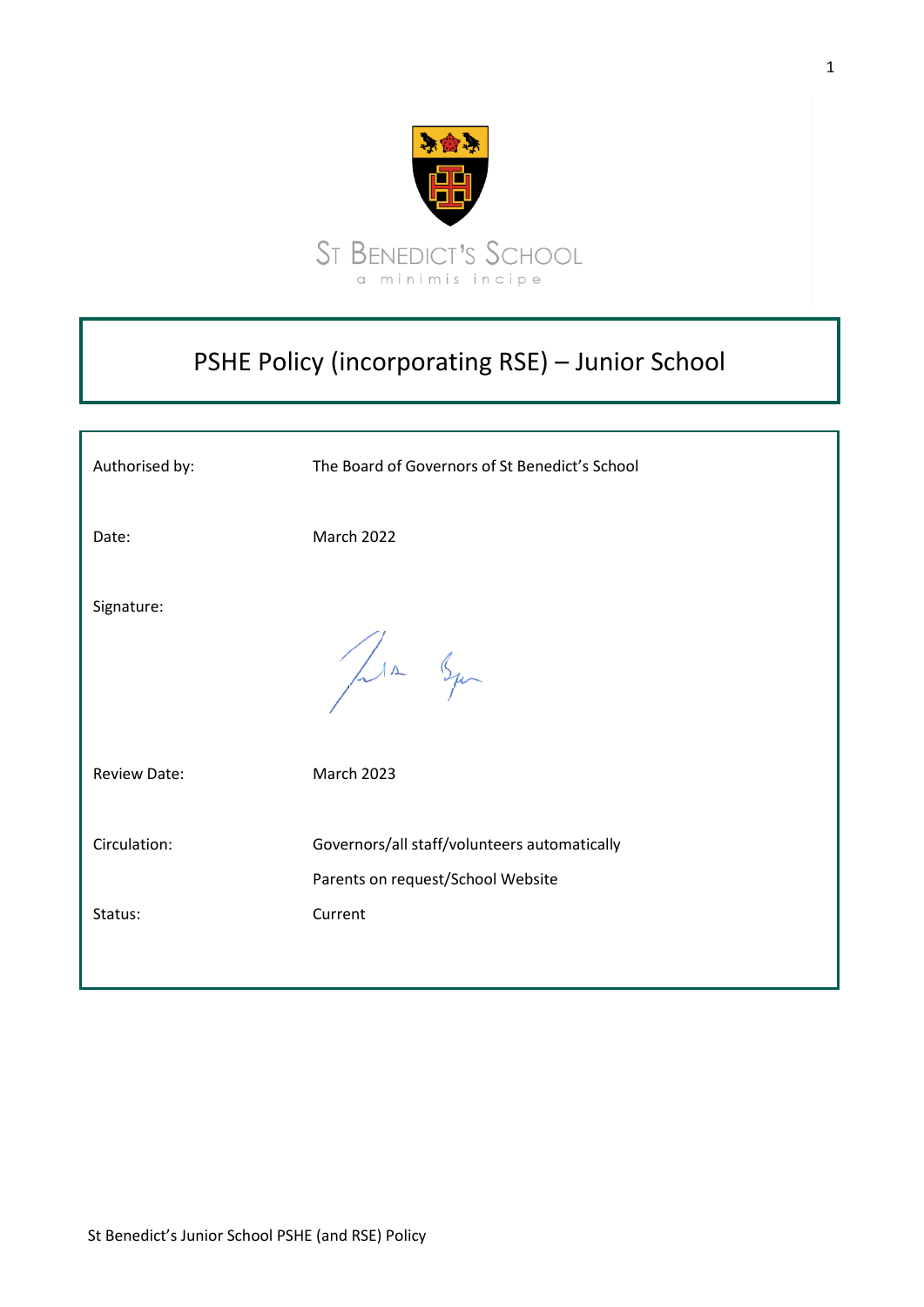# **Contents Page**

## **PAGE**

| $\mathbf{1}$   |  |
|----------------|--|
| $\overline{2}$ |  |
| 3              |  |
| $\overline{4}$ |  |
| 5              |  |
| 6              |  |
| $7^{\circ}$    |  |
| 8              |  |
| 9              |  |
| 10             |  |
| 11             |  |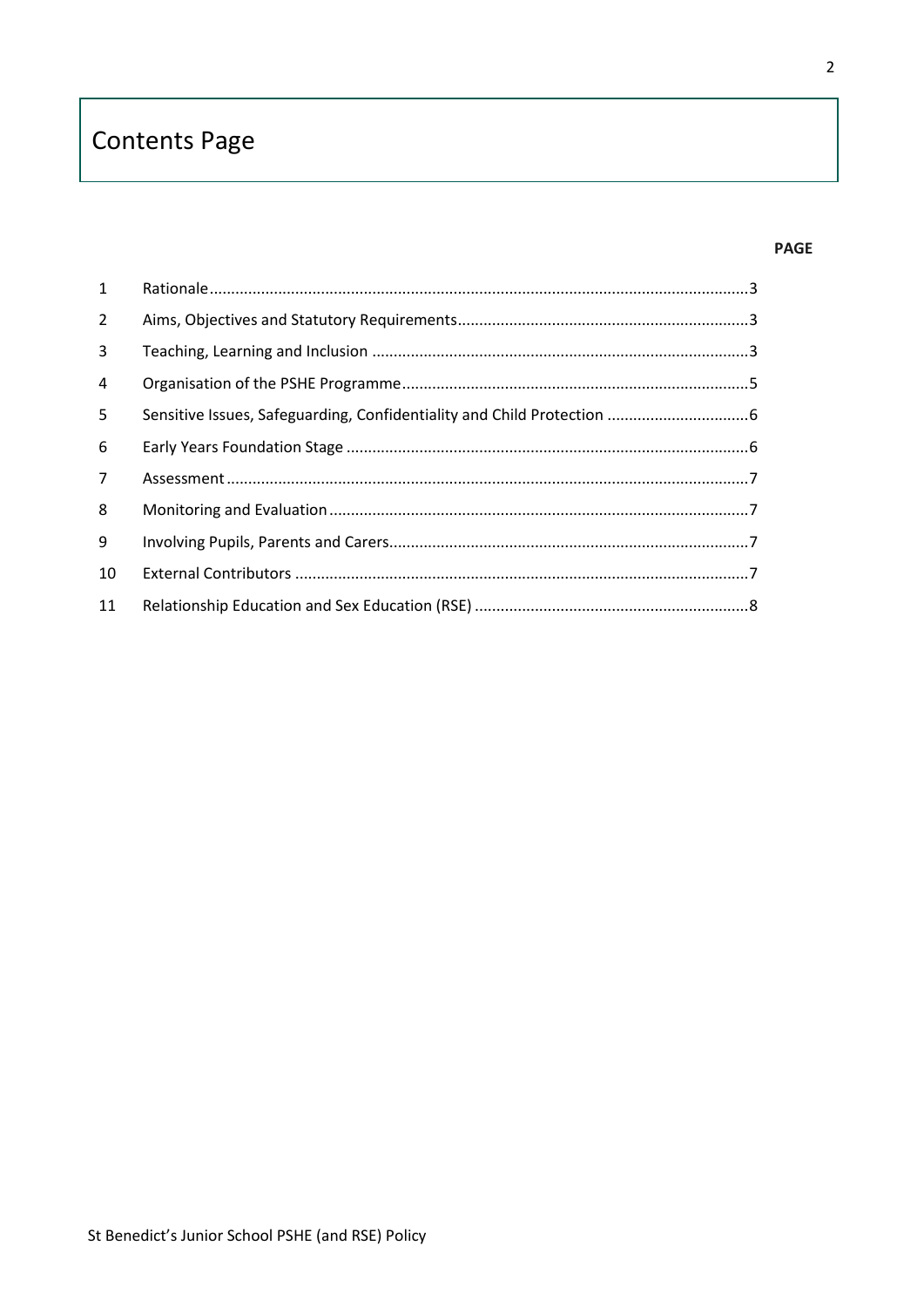## <span id="page-2-0"></span>**1 Rationale**

At St. Benedict's School, we aim to provide a stimulating, high quality learning experience within a safe and happy environment where all children are active participants in their own learning, developing skills and knowledge for today and tomorrow. We aim to educate the whole person. Pupils are encouraged to treat others as they would like to be treated and to show respect to themselves and to others.

We strive to create a rich and balanced learning culture where all have access to a high quality education which develops the individual academically, morally, spiritually and culturally. We provide opportunities to enable children to develop skills to investigate, make sense of, and communicate with the world around them, in order to become responsible, healthy members of the community.

## <span id="page-2-1"></span>**2 Aims, Objectives and Statutory Requirements**

At St. Benedict's, Physical, Social and Health Education has its foundation in the teaching of the Gospels, the Christian Community and Christian values inspired by the rule of St. Benedict. We use the EALING [PSHE scheme of work](file://///adminfserv/staffpool$/PSHCE/New%202020%20PSHE%20SoW) (2020) as our main resource with TenTen: Life to the Full as guidance for RSE teaching to build upon these foundations. PSHE enables children to become healthy, independent and responsible members of society. We encourage our pupils to play a positive role in contributing to the life of the school and the wider community. In this way, we help develop their sense of self-worth. Every person is valued regardless of age, colour, gender, ethnicity, heritage, religion or disability. We teach children what it means to be a positive member of a diverse multicultural society, how society is organised and governed, ensuring that they experience the process of democracy in school through the School Council.

PSHE is central to our School's Catholic ethos, supporting children in their development and underpinning learning in the classroom, in school, and in the wider community. In line with Keeping Children Safe in [Education](https://assets.publishing.service.gov.uk/government/uploads/system/uploads/attachment_data/file/892394/Keeping_children_safe_in_education_2020.pdf) (2021), staff are aware of their [Prevent duty.](https://www.gov.uk/government/publications/protecting-children-from-radicalisation-the-prevent-duty) The programme also incorporates RSE (Relationships and Sex Education) as set out in the government's statutory [guidance.](https://assets.publishing.service.gov.uk/government/uploads/system/uploads/attachment_data/file/908013/Relationships_Education__Relationships_and_Sex_Education__RSE__and_Health_Education.pdf)

PSHE and Citizenship is linked closely to other cross-curricular policies and procedures, which can be consulted for more information on the school website, including:

- Anti-Bullying
- **Behaviour**
- Child Protection & Safeguarding
- Online Safety
- Equal Opportunities
- Health and Safety
- Pastoral Care
- Religious Education

## <span id="page-2-2"></span>**3 Teaching, Learning and Inclusion**

At St Benedict's Junior School, we use the **[EALING PSHE Scheme of Work](file://///adminfserv/staffpool$/PSHCE/New%202020%20PSHE%20SoW) (2020)**. Please refer to the PSHE Scheme of Work for full details on content.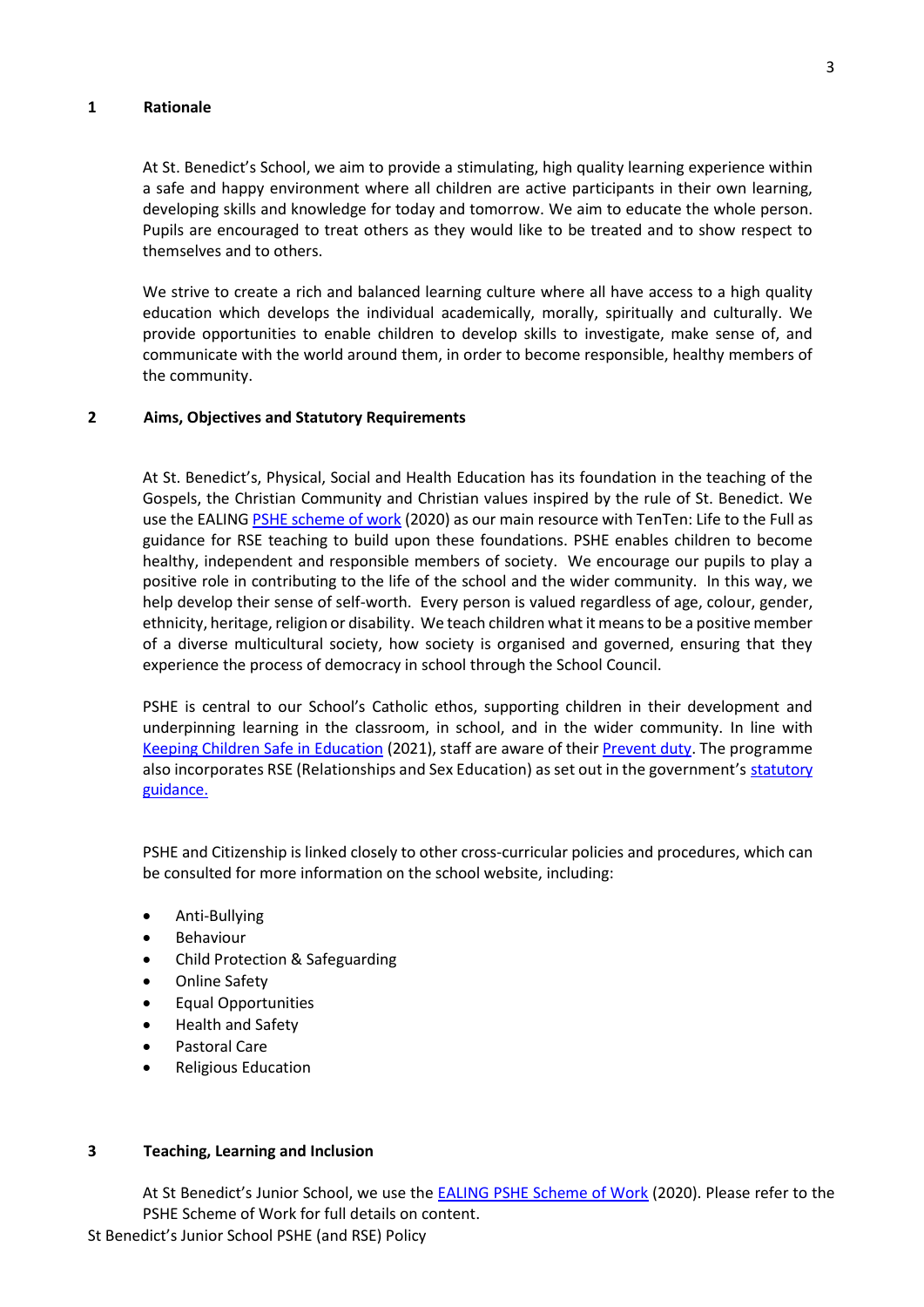# **Aim of the EALING PSHE scheme of work:**

- To provide pupils with the knowledge, understanding, attitudes, values and skills they need in order to reach their potential as individuals and within the community.
- To encourage pupils to take part in a wide range of activities and experiences across and beyond the curriculum, contributing fully to the life of their school and communities. In doing so they learn to recognise their own worth, work well with others and become increasingly responsible for their own learning. They reflect on their experiences and understand how they are developing personally and socially, tackling many of the spiritual, moral, social and cultural issues that are part of growing up.
- To learn to understand and respect our common humanity; diversity and differences so that they can go on to form the effective, fulfilling relationships that are an essential part of life and learning.

EALING PSHE SoW is written as a universal core curriculum provision for all children which we use and supplement as required. Inclusivity is part of its philosophy. Teachers will tailor each lesson to meet the needs of the children in their classes.

The *Equality Act 2010* covers the way the curriculum is delivered, as schools and other education providers must ensure that issues are taught in a way that does not subject pupils to discrimination. Schools have a duty under the *Equality Act* to ensure that teaching is accessible to all children and young people, including those who are lesbian, gay, bisexual and transgender (LGBTQ+). Inclusive RSE will foster good relations between pupils, tackle all types of prejudice – including homophobia – and promote understanding and respect. The Department for Education has produced advice on *The Equality Act 2010 and schools (DfE 2014b)*.

# **3.1 Objectives/Pupil Learning Intentions:**

The PSHE programme will support the development of the skills, attitudes, values and behaviour, which enable pupils to:

- Have respect for religious and moral values through developing and fostering an understanding of the Catholic faith.
- Respect themselves as individuals, whilst developing an understanding, tolerance and respect for others and their differences, treating all people as equal.
- Develop a clear set of values and attitudes, including honesty and kindness and establishing a strong moral code and keeping to it.
- Value themselves as unique human beings, capable of spiritual, moral, intellectual and physical growth and development.
- Take her/his place in a wide range of roles in preparation for Senior School and eventually adult life, to deal with risk and meet the challenges of life and to play an active role as a member of society.
- Develop their varied abilities and talents fully setting achievable goals, learning to work and try hard, and understanding both success and failure.
- Learn to live and enjoy a healthy lifestyle.
- Develop an active role as a member of a family and of the community.
- Respect the law and encourage others to do so.
- Have a sense of purpose.
- Value self and others.
- Form positive relationships.
- Make and act on informed decisions.

St Benedict's Junior School PSHE (and RSE) Policy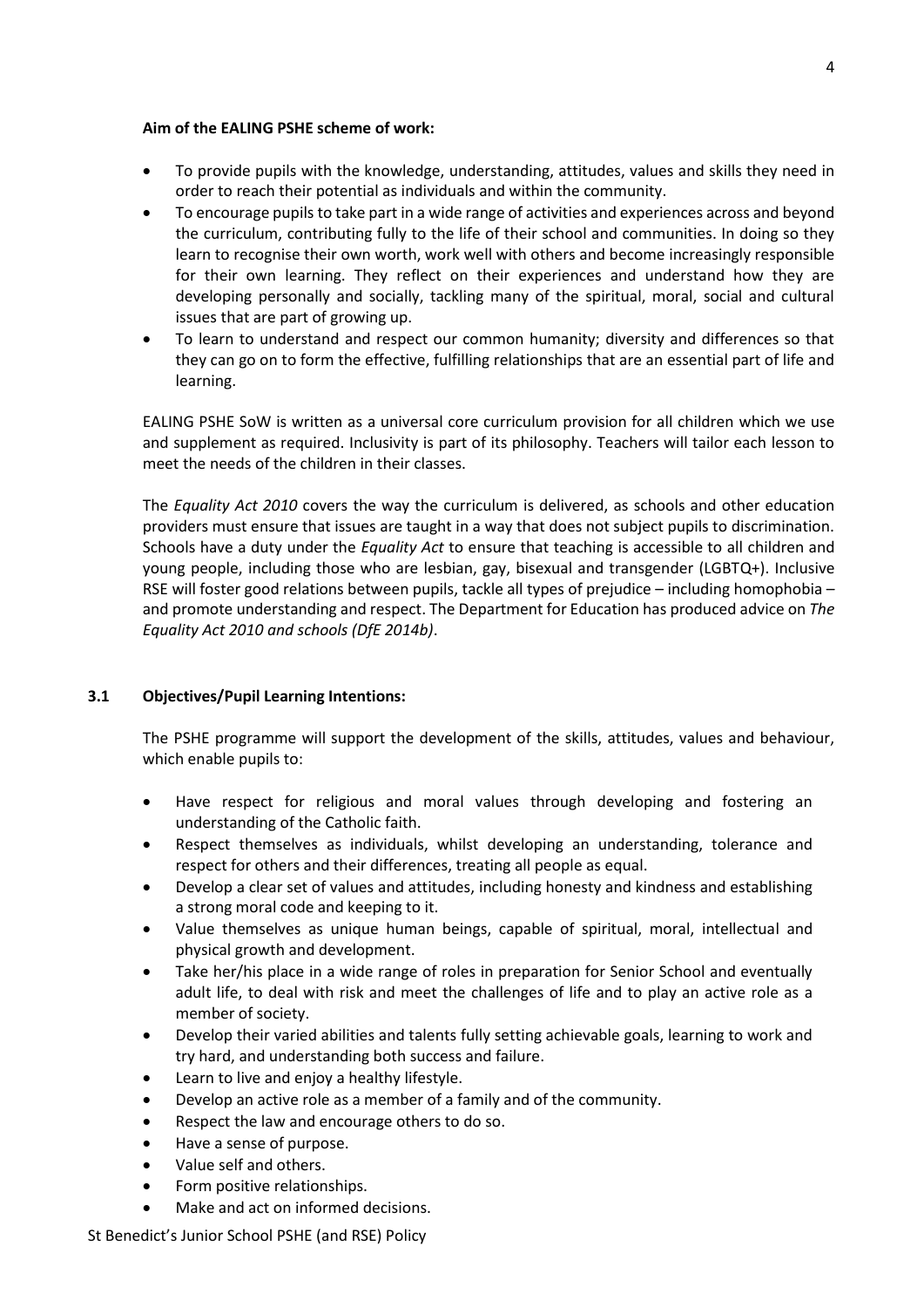- Communicate effectively.
- Work with others.
- Respond to challenge.
- Be an active partner in their own learning.
- Be active citizens within the local community.
- Explore issues related to living in a democratic society.
- Value their role as a contributing member of a democratic British society.
- Become healthy and fulfilled individuals.

# **Teaching and Learning Styles / The Learning Environment**

We use a range of teaching and learning styles. We place an emphasis on active learning by including the children in circle time, discussions, investigations and problem-solving activities. We encourage the children to take part in a range of practical activities that promote active citizenship (e.g. charity fundraising) to help other individuals or groups less fortunate than themselves, helping at Open Mornings, buddy groups and in class-based assemblies. We organise classes in such a way that pupils are able to participate in discussion to resolve conflicts or set agreed classroom rules of behaviour.

Establishing a safe, open and positive learning environment based on trusting relationships between all members of the class, adults and children alike, is vital. To enable this, it is important that 'ground rules' are agreed and owned at the beginning of the year and are reinforced by using the *School Charter*. (Teachers and children will discuss the code of conduct and child speak behaviour policy at the beginning of the year and revisit it as required throughout the year.)

# <span id="page-4-0"></span>**4 Organisation of the PSHE Programme**

PSHE brings together emotional literacy, social skills and spiritual development in a comprehensive scheme of learning. Teaching strategies are varied and are mindful of preferred learning styles and the need for differentiation. The programme is designed as a whole school approach, with all year groups working on the same theme at the same time. This enables each theme to start with an introductory assembly, generating a whole school focus for adults and children alike. PSHE is given a high priority on the timetable to ensure the programme is established effectively.

There are three themes that are designed to progress in sequence from September to July.

- **Michaelmas Term -** Health and Wellbeing
- **Lent Term -** Living in the Wider World
- **Trinity Term -** Relationships

These three themes link closely to the PSHE Association guidance.

Throughout the scheme of work, British Values and SMSC form an integral part of the lessons (Promoting fundamental British values is here). Examples of such lessons include: School Council meetings, circle time games, rights of a child, democracy, voting and parliament, finances and economics, differences and diversity (including differences in families and sexual orientation) global citizenship, migration, homelessness, water crisis, charity, opportunities for volunteering, gender stereotyping, online safety, critical thinking and safeguarding.

Children will learn how to keep themselves safe. Safeguarding topics include: bullying, friendship, healthy relationships, being assertive, drugs and alcohol education, relationships and sex education, safety at home, safety in school, safety around water and fire, safety walking and cycling, critical thinking and online safety.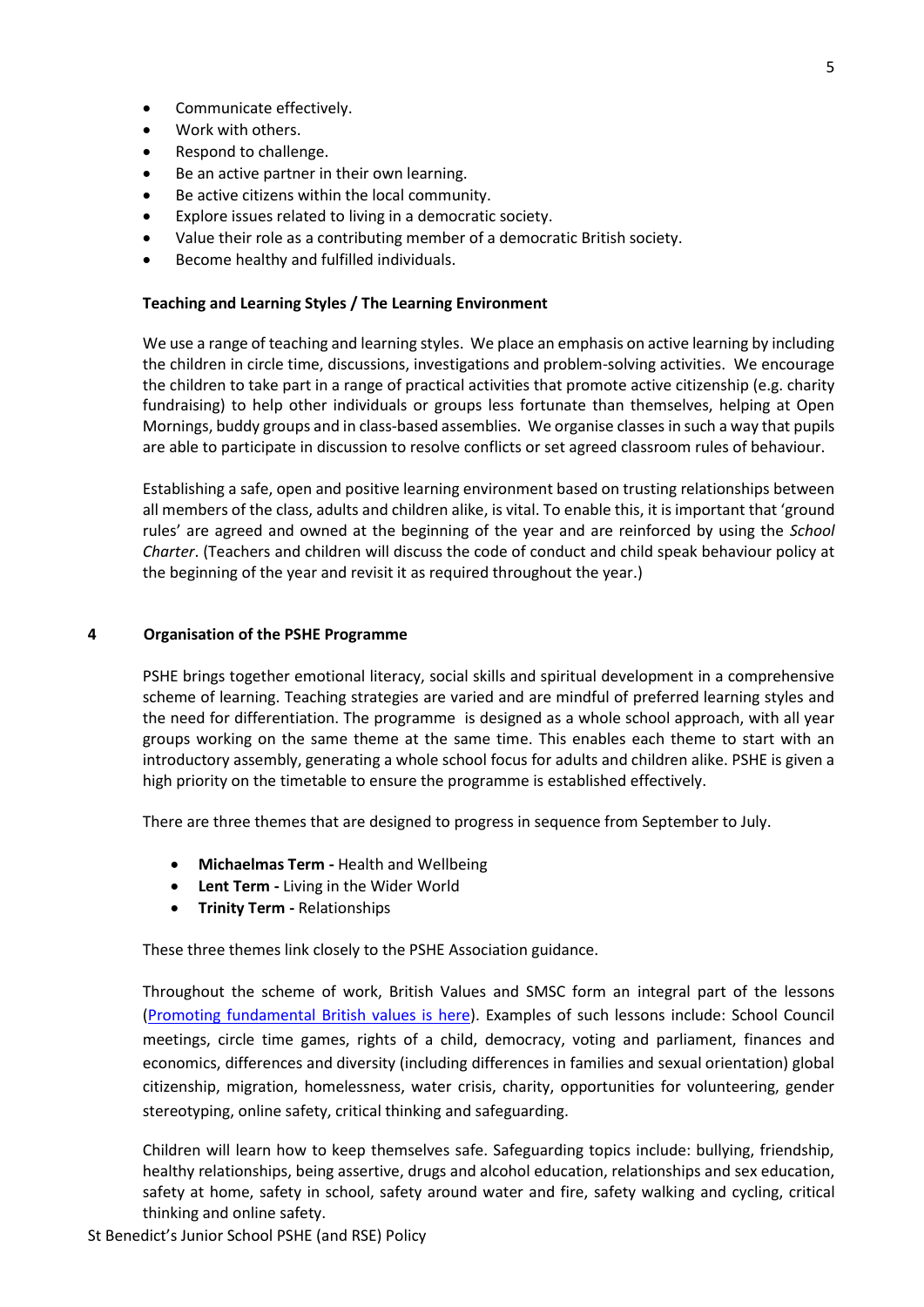The scheme of work is relevant to children living in today's world as it helps them understand and be equipped to cope with issues. Every lesson contributes to at least one of these aspects of children's development. This is balanced across each year group.

## <span id="page-5-0"></span>**5 Sensitive Issues, Safeguarding, Confidentiality and Child Protection**

Teachers must be aware that disclosures may be made during these sessions; in which case, safeguarding procedures must be followed immediately. Sometimes it is clear that certain children may need time to talk one-to-one after the circle closes. It is important to allow the time and appropriate staffing for this to happen.

As a general rule, a child's confidentiality is maintained by the teacher or member of staff concerned, although this is never guaranteed to the child depending on the nature of a disclosure. If a staff member believes that the child is at risk or in danger, she/he must discuss concerns with the Designated Safeguarding Lead and follow the school's safeguarding procedures. All staff members are familiar with the policy and know the identity of the Designated Safeguarding Leads. The child will be supported by the teacher throughout the process. As ever, staff will be clear with a child that any issue that is potentially a safeguarding issue will not be treated confidentially and the reasons why.

Sensitive and controversial issues are certain to arise in learning from real-life experience. Teachers will be prepared to handle personal issues arising from the work, to deal sensitively with, and to follow up appropriately, disclosures made in a group or individual setting. Issues that we address that are likely to be sensitive and controversial because they have a political, social or personal impact or deal with values and beliefs include: RSE, terminal illnesses, pandemics, family lifestyles and values, physical and medical issues, financial issues, bullying (online and face to face) and bereavement.

Teachers will take all reasonable, practical steps to ensure that, where political or controversial issues are brought to pupils' attention, they are offered a balanced presentation of opposing views. Teachers will adopt strategies that seek to avoid bias on their part and will teach pupils how to recognise bias and evaluate evidence. Teachers will seek to establish a classroom climate in which all pupils are free from any fear of expressing reasonable points of view that contradict those held either by their class teachers or their peers.

# <span id="page-5-1"></span>**6 Early Years Foundation Stage**

*Personal, Social and Emotional Development* involves helping children to develop a positive sense of themselves, and others; to form positive relationships and develop respect for others; to develop social skills and learn how to manage their feelings; to understand appropriate behaviour in groups; and to have confidence in their own abilities.

## *"Statu[tory Framework for the Early Years Foundation Stage \(2021](file://///adminfserv/staffpool$/EYFS%20Documents/EYFS_STATUTORY_FRAMEWORK_2017.pdf))"*

At St. Benedict's School, we greatly value the important role that the Early Years Foundation Stage (EYFS) plays in laying secure foundations for future learning and development. However, we also believe early childhood is valid in itself, as part of life. It is important to view the EYFS as preparation for life and not simply preparation for the next stage of education.

We believe that within prime and specific areas of learning and development, PSED is crucial for all aspects of life that will give the children the best opportunity for success in all other areas of learning. Each child needs a positive sense of him/herself and respect for others.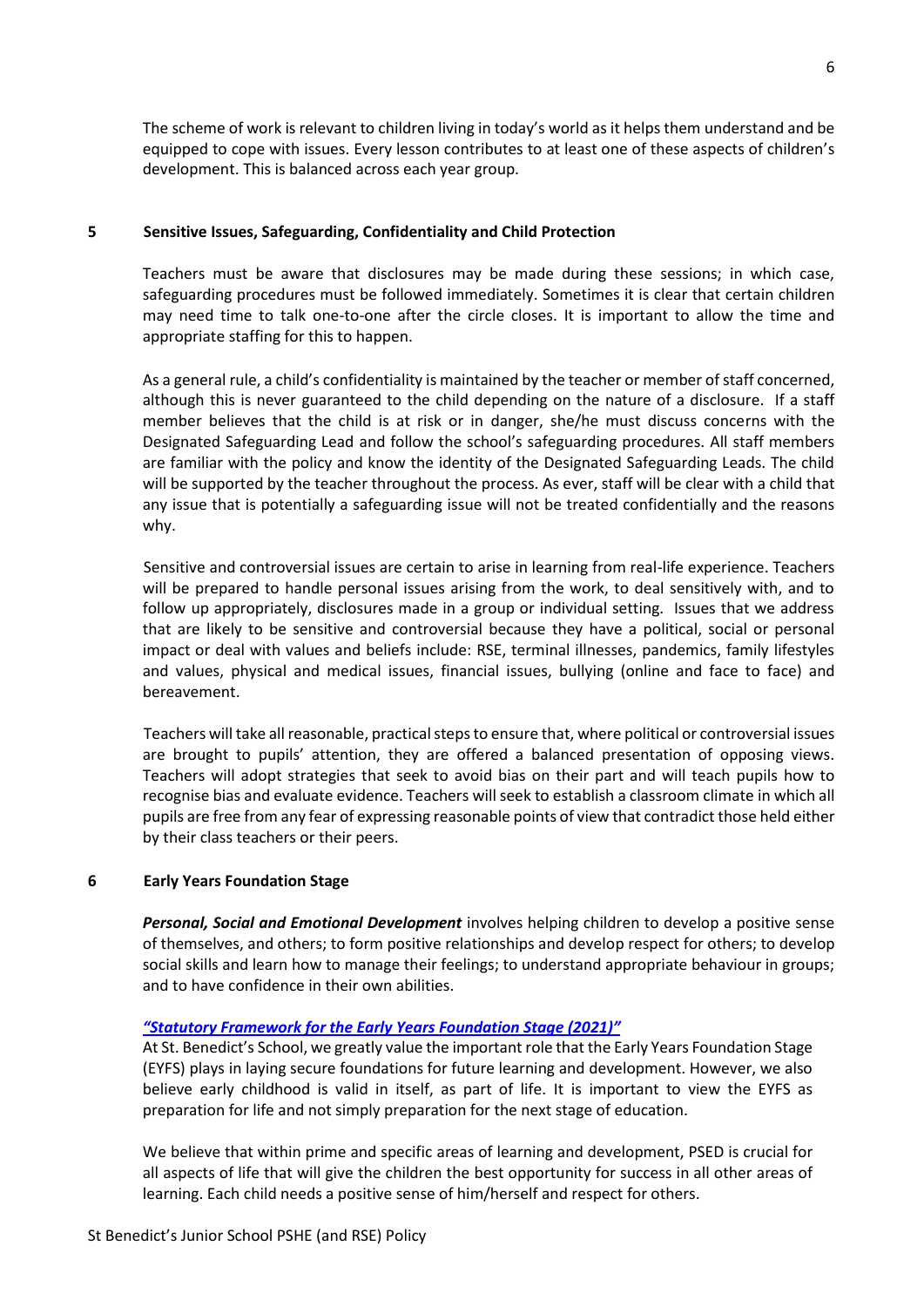# <span id="page-6-0"></span>**7 Assessment**

The scheme of work allows teachers to gather baseline assessment and end of topic assessments for each pupil, as this shows the knowledge they have gained. Teachers will ensure children are making progress with their learning throughout their PSHE experience. Each theme has a built-in assessment task, which also offers children the chance to assess their own learning and have a conversation with parents and staff about this.

# <span id="page-6-1"></span>**8 Monitoring and Evaluation**

The PSHE Leader is responsible for monitoring the standards of children's work and the quality of teaching. The PSHE Leader supports colleagues in the teaching and planning of PSHE and provides them with information about current developments in the subject.

The PSHE Leader monitors delivery of the programme through observation and discussion with teaching staff and and termly conferencing with pupils to ensure consistent and coherent curriculum provision. This enables the PSHE leader to identify areas of strength and areas to be further developed actively seeking pupil voice.

The PSHE leader is responsible for organising staff training (supported where necessary by the Deputy Head), managing the budget and ensuring the subject is suitably resourced.

## <span id="page-6-2"></span>**9 Involving Pupils, Parents and Carers**

The School believes that it is important to have the support of parents, carers and the wider community for the PSHE programme.

Parents and Carers:

Parents and carers are given the opportunity to find out about and discuss the PSHE programme through:

- Parents' curriculum evenings
- Curriculum letters detailing the content for each year group (termly)
- Information leaflets and displays
- Attendance at Open Morning events
- Parental surveys

# Pupil Consultation:

The PSHE leader meets with representatives from each year group on a termly basis to review and discuss their learning in PSHE.

# <span id="page-6-3"></span>**10 External Contributors**

Within the Junior School, external contributors from the community, e.g. health promotion specialists, school nurses, and community police and fire officers, make a valuable contribution to the PSHE programme. Their input is carefully planned and monitored so as to fit into and complement the programme. Members of the clergy, e.g. our school chaplain, also contribute to the programme as appropriate.

Teachers will always be present during these sessions and remain responsible for the delivery of sessions by external providers.